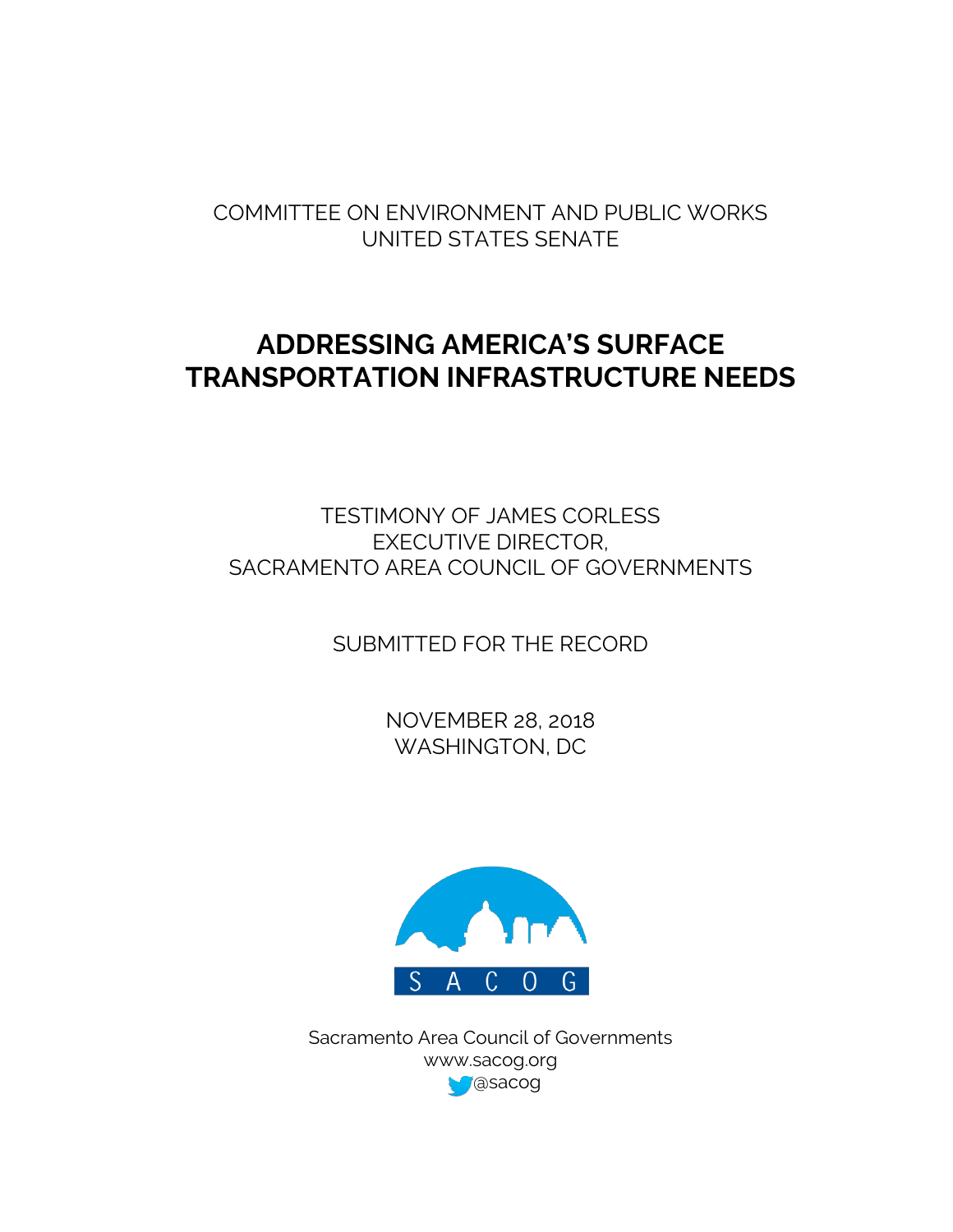#### *Introduction*

Chairman Barrasso, Ranking Member Carper, and members of the Committee, on behalf of the Sacramento Area Council of Governments (SACOG) I welcome the opportunity to submit comments for the record as part of today's hearing. SACOG is a council of governments that represents the 22 cities and six counties of the Greater Sacramento Region in California. My agency, and my peer regional planning agencies, truly appreciate being included in your thinking as the Committee on Environment and Public Works starts developing a successor to the FAST Act.

# *A Perspective from the Heartland of California*

I'm honored to be here in front of this distinguished committee today and I'm proud to represent the Greater Sacramento region. When you hear Sacramento, you might make a lot of assumptions that go with the stereotype of "California:": that we're a coastal state, that we're an urban state, that we're a blue state. I want to dispel those myths when it comes to central and inland California. The Sacramento region is one of the nation's most diverse. We're diverse in terms of our people, our politics and our places. Indeed, our region covers the booming urban core of Sacramento, vibrant suburbs, historic towns and main streets, newly developing exurbs, rural farmland and thousands of acres of forests. We are truly a microcosm of America, which is the reason we are often used as a test market for advertisers. It's with that perspective, and in the spirit of that diversity, that I offer my testimony and our regional insights for the Committee today.

## *(1) Meeting the Funding Challenge: From the Bottom Up*

It is impossible to address the future of the nation's surface transportation program without first getting to the heart of our biggest challenge: the transportation 'fiscal cliff' that's staring at us when the current FAST Act authorization expires in 2020. By many accounts, we will have a financial hole to fill in the tens of billions. In filling this hole, we have two enormous challenges to confront. First, we need a short-term fix that either means raising the federal gasoline tax or continuing stopgap funding solutions of the recent past. Second,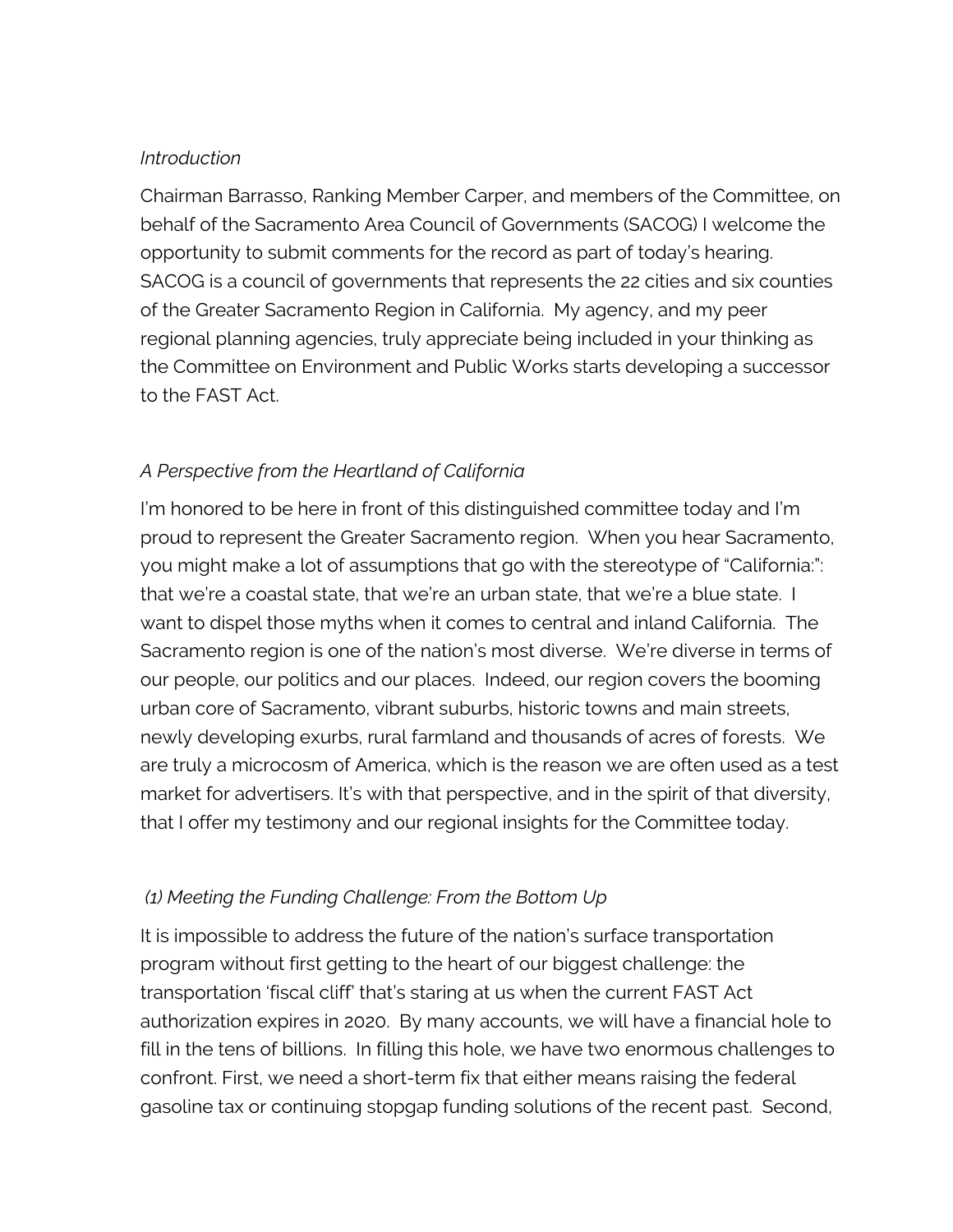we need to accelerate our efforts to deploy the successor to the gas tax. It's my belief that whatever successor emerges as the favorite will need to be tested and deployed in a majority of the states before it's adopted at a national level. It's also my belief that we should not simply replace the current tax on gasoline with a tax on the number of miles you drive. A rural resident who drives 20 miles on a lightly travelled two-lane road doesn't impose anywhere near the cost of an urban resident who travels 20 miles on a congested interstate highway in the middle of rush hour. We need creative approaches to generating revenue for transportation that can both reduce traffic congestion and apply some sense of fairness between rural and urban areas. Among other things, we should test creative time-of-day pricing much like energy rates currently used by the utility sector.

So let's get to work. Let's build on the existing pilot projects across the country and move into more widespread deployment. The next authorization should encourage both pilot tests and larger scale deployment at both the state level and within metropolitan regions. It should lift the current prohibition on tolling the interstates and allow for the testing of a variety of creative approaches to  $21<sup>st</sup>$ century transportation user-fees.

# *(2) Embracing Innovation: Is the Transportation Sector Prepared?*

As someone who's been in the transportation planning profession for nearly three decades, I believe this is one of the most exciting and disruptive times that our profession has ever seen. The introduction of new automated vehicle technology, the growth of big data, and the proliferation of new private-sector companies providing new on-demand mobility solutions have started to transform transportation planning and how we think about moving people and goods. Automated vehicles have the ability to not just revolutionize our transportation system, but to provide new freedom and independence for seniors and people with disabilities.

Yet support for these new innovations are still the exception rather than the rule in our current federal transportation programs and policy. The U.S. Department of Transportation took two critical steps forward when it issued the Smart Cities Challenge in 2015 and began developing its automated vehicle policy. While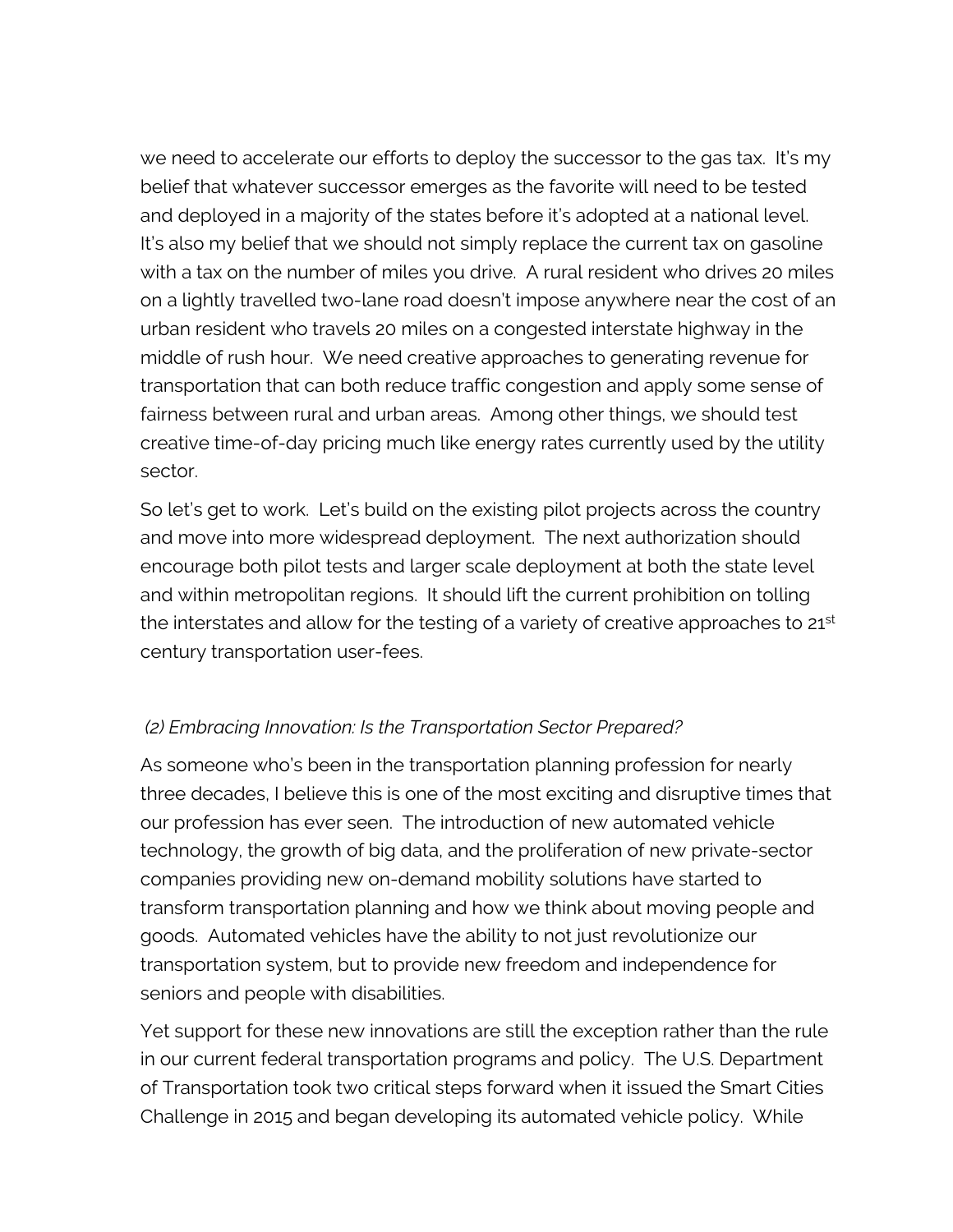these are positive steps, they are nowhere near enough to help states, regional planning agencies and local governments plan for and embrace a future of autonomous, shared, connected and electric vehicles that's coming faster than we ever thought.

In the Sacramento region, our agency has started preparing for this disruption by developing a new program we call "Civic Lab." Civic Lab is a nine-month initiative that, in its first year, involved eight teams representing over 20 different local jurisdictions from a range of urban, suburban and rural areas. We challenged them to bring their most pressing transportation and mobility problems to us. Our ground rules were that they couldn't spend a lot of money on the solution, they had to use creative problem-solve using techniques popular among start-up companies, they had to use some form of technology or data, and they needed to consider partnering with a private sector company. Our agency issued an umbrella procurement for private sector vendors so that our teams didn't have to go through their own local government procurement process. We now have six of our eight teams who are advancing pilot projects to test their ideas, many of whom are pulling from that regional umbrella procurement in order to quickly partner with private companies. We have helped our teams develop innovative transportation projects including a program that will move low-income youth to summer construction jobs so they can reliably get to work on time, an on-demand shuttle service for a rural community on the edge of our region that isn't well served by fixed-route public transit, an automated bus that will connect a train station with our local campus at Sacramento State University, and a new traffic management program that can help one of our most popular rural farm areas deal with peak congestion during harvest season. Since these are pilot tests, we're also working with another local university, U.C. Davis, to provide a data-driven evaluation of our projects.

While all of this is tremendously exciting and inspiring, we've also learned that there are some significant federal roadblocks that we have to overcome. For starters, most of our transportation pilot projects simply aren't eligible for our standard federal formula funds. We need to remove the current restrictions on our federal transit funds to allow our projects – most of which are promoting shared rides and multiple passengers in vehicles – to be eligible for funding. And we need to broaden the flexibility of our federal highway funding to allow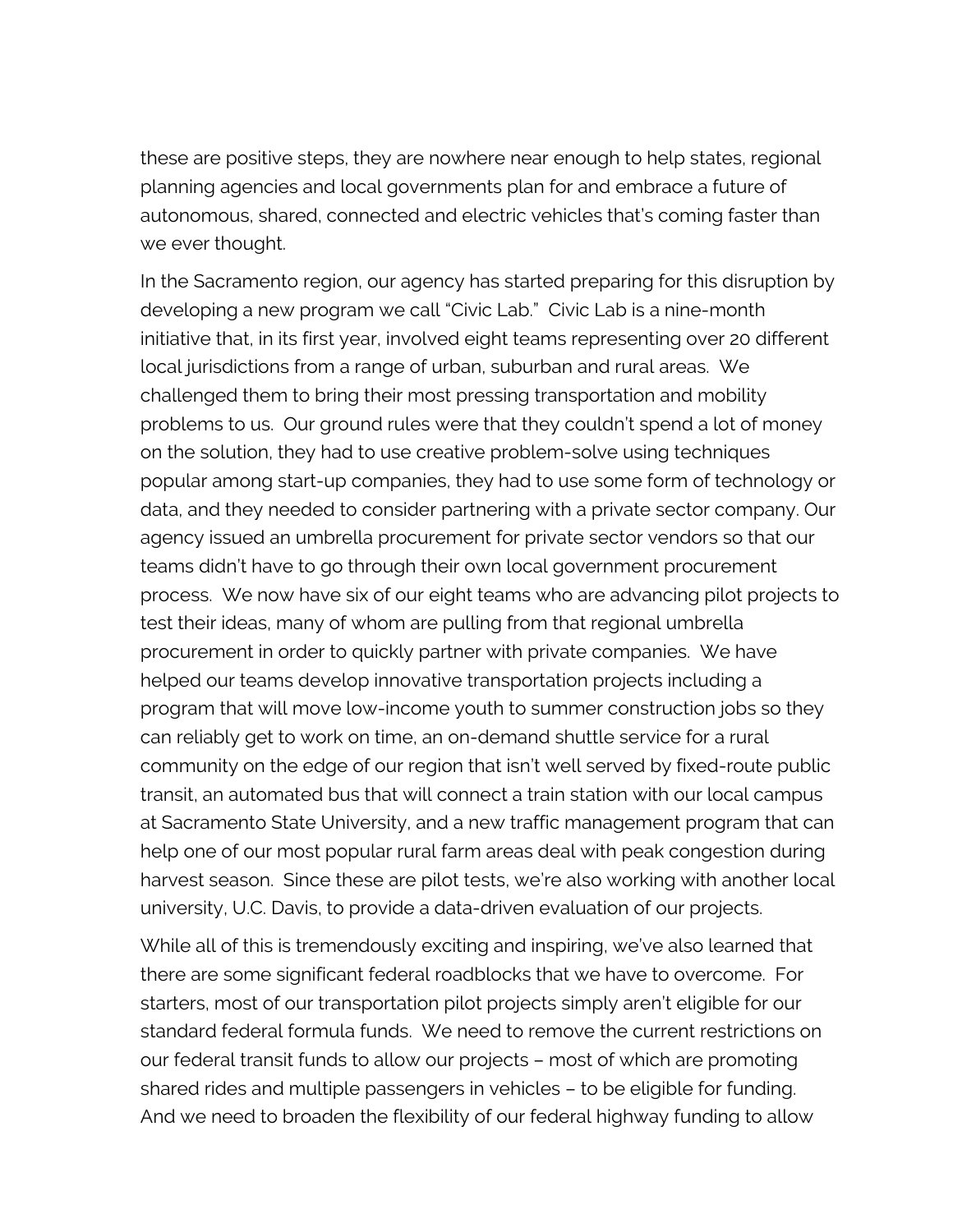these types of innovative approaches to compete. Currently, we are only finding that kind of flexibility through our federal Congestion Mitigation and Air Quality (CMAQ) funds. We even have some of our rural innovation projects that may not be eligible for any federal transportation funding whatsoever. The next authorization bill should change these restrictions so that these types of innovation projects can thrive.

But there's much more that the next transportation authorization bill must do to embrace innovation. While states and metropolitan planning organizations rely on and appreciate the certainty that formula funds provide, there should be a greater emphasis on national and even state-level competitive grant programs that explicitly encourage innovation, technology, pilot projects and partnerships with the private sector. For example, USDOT's Smart Cities Challenge should be replicated but allow for communities to compete within different categories according to whether they are urban, suburban or rural. State-level challenge grant programs should be funded so that each state can design its own innovation grant program tailored to the needs and geography of each particular state.

But we need to go even further in infusing innovation and technology into our federal transportation programs. We need to partner with technology companies and designers to develop smart, quick, low-cost solutions to reduce fatalities on rural, two lane roadways. We will never have enough money to turn every two-lane road with a safety problem into a four- or six-lane facility. I give my colleagues at the state departments of transportation in Missouri, Texas, Oregon, and Washington a lot of credit for attempting to tackle this critical safety issue. Yet the lessons need to better understood and more widely shared. We are still approaching these rural safety issues with too much reliance on older, more expensive solutions, and too little understanding of how smart, lower-cost designs can save more lives, faster.

And while we need to invest more in mass transit, we also need to invest in the capacity of our transit agencies in order to allow them to transform from agencies that simply move buses and trains into agencies that move people. There are critical experiments already underway in Houston, Indianapolis and in my hometown of Sacramento where transit agencies are redesigning bus routes for the first time in 50 years. They are experimenting with new forms of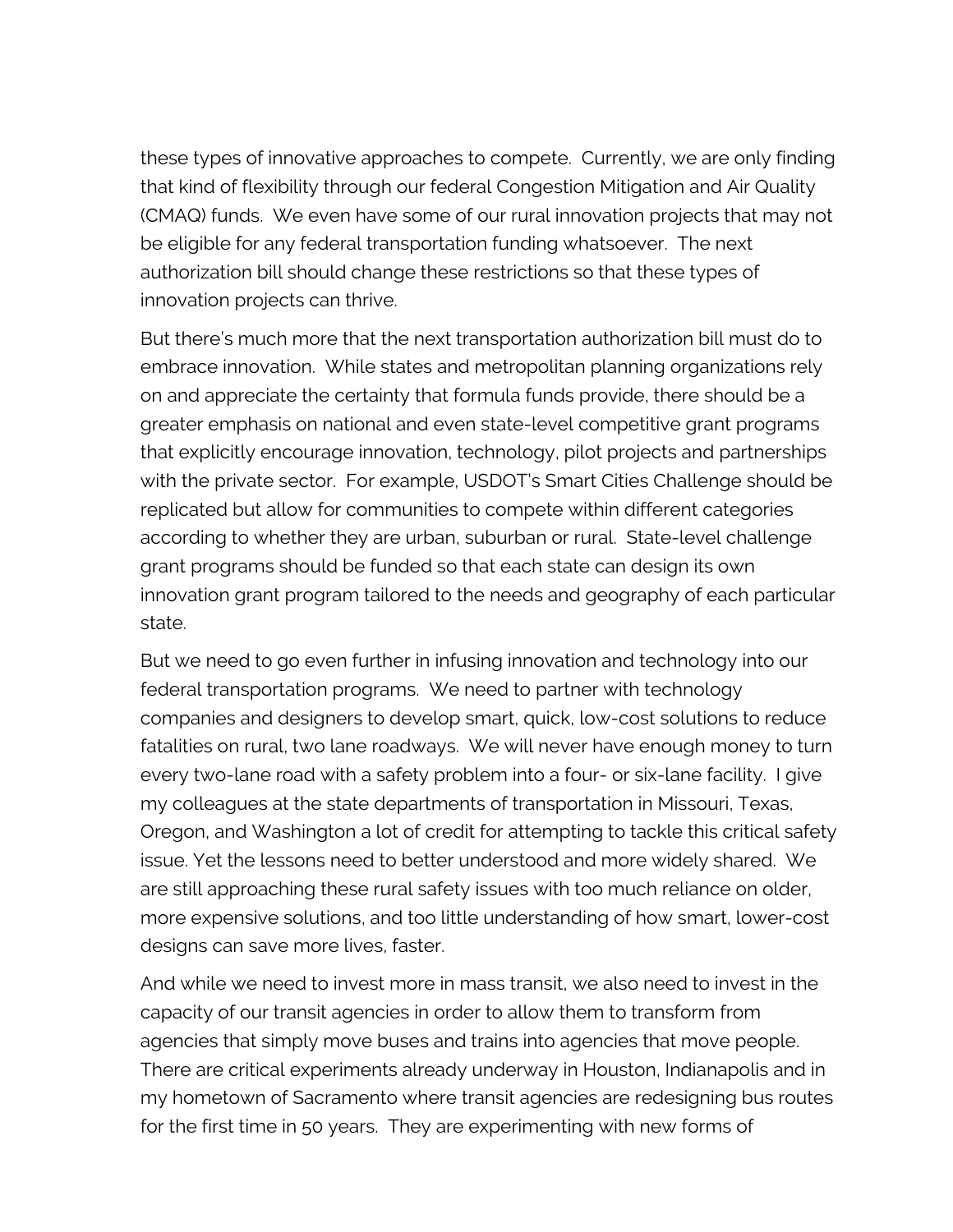microtransit that can provide flexible, door-to-door transit through on-demand apps. These innovations in public transit have just as much relevance – if not more – in our nation's rural areas and small towns.

## *(3) Simplifying but Strengthening the Planning Process*

As an agency that sees itself as a regional planning body, and as someone who has been involved with the transportation planning profession for several decades, I can tell you that we are entering a similar period of disruption in the field of planning that we're seeing with automated vehicle technology. As Yogi Berra famously said, "the future ain't what it used to be." We can no longer plan for the next 20 years as if it will look just like the last 20.

The next federal surface transportation authorization bill should advance our approach to transportation planning by encouraging our planning process to be quicker, easier, more meaningful and data-driven. The truth is that our current planning process is too cumbersome and too slow. It's weighed down by a complicated set of requirements, many of which tie the hands of planning agencies, make us plan for the sake of planning, or are simply out of date. Just as MAP-21 and the FAST Act simplified and streamlined the number of distinct federal funding programs, so too should the next authorization simplify the planning process without eliminating the overall goals and outcomes that the federal government understandably wants us to achieve. I would start by eliminating the multitude of planning factors that we have to consider and reduce them to just four: economic prosperity, access to opportunity for disadvantaged populations, traffic safety, and environmental sustainability including resilience to extreme weather events.

While we simplify and streamline the planning process, we can strengthen it at the same time. We need the federal government to be a strong partner and invest in new data and analysis tools in order to build the capacity of regional planning agencies and state departments of transportation. For instance, the U.S. Department of Transportation invested in the procurement of a national 50-state dataset on traffic flows and traffic congestion. Our agency is currently using this dataset as part of our long-range modeling in our latest 20-year transportation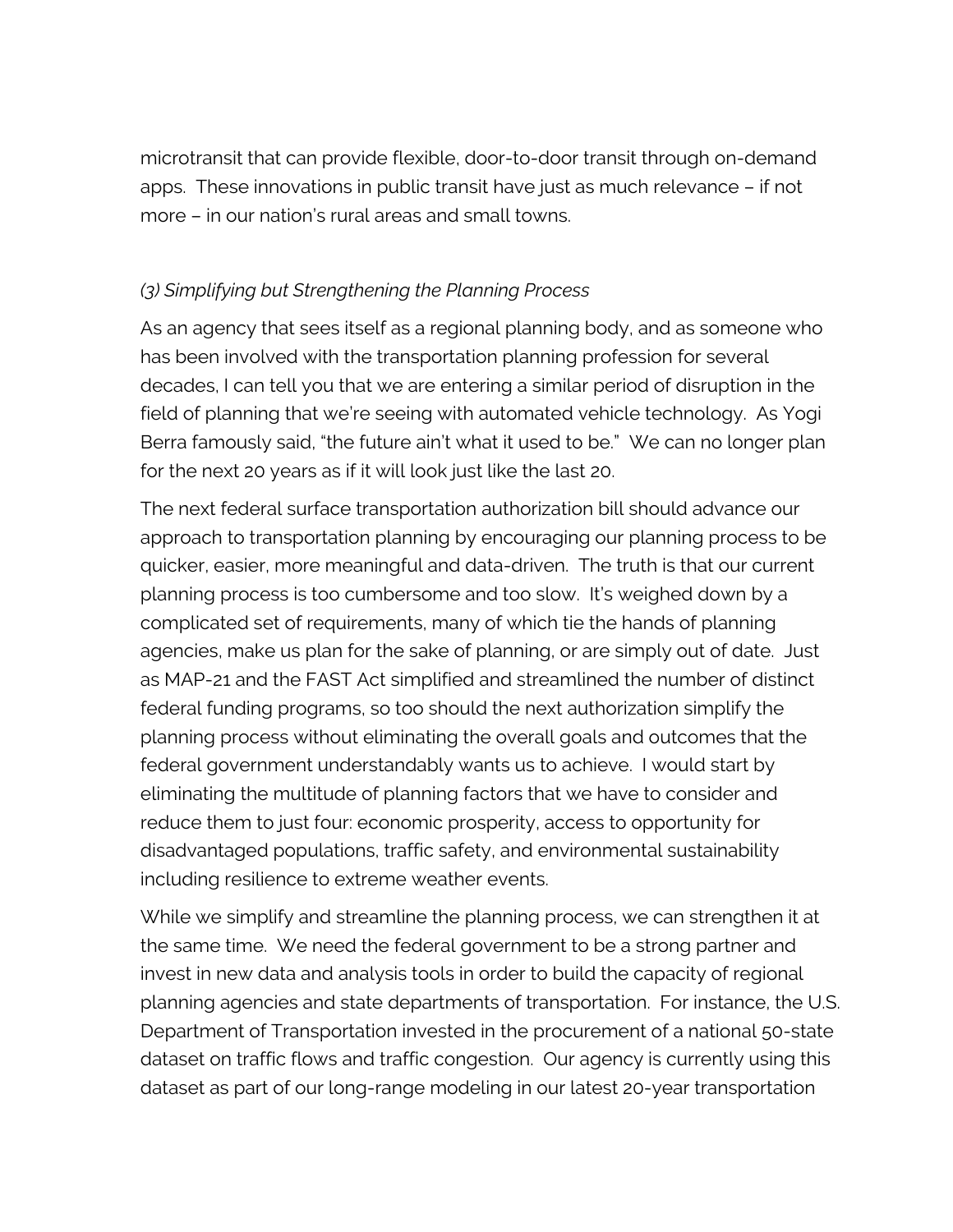plan. This is a perfect role for USDOT and a remarkably cost-effective use of public resources.

USDOT should also help build the capacity of transportation agencies by working with us to develop new tools that can evaluate the effectiveness of major new transportation investments. While we took some important first steps towards more performance-based planning in MAP-21 and the FAST Act, we stopped short of carrying those performance measures all the way into the evaluation of specific transportation projects. It's one thing to track the year to year changes in our federal performance measures, but it's far more meaningful if we can understand how our specific transportation investments and individual projects move the needle and make progress on things like reducing traffic fatalities. This is admittedly a technical challenge, but it is also the next frontier in performance-based planning. And it is far more achievable today than it was just a few years ago due to the prevalence of big data.

In summary, we need to overhaul our transportation planning process to be less about checkboxes and more about data-driven decisionmaking. We need it to have fewer regulatory requirements that take staff time and resources, and include more meaningful evaluations of how cost-effective our transportation investments will be.

## *(4) Bridging the Rural-Urban Divide*

As I describe above, I represent a mid-size region in the heartland of California that brings together just about every type of geography possible: rural, urban, and suburban. Exactly a decade ago, our board of directors recognized that we needed to be more intentional about bridging our rural-urban divide, and so we launched our Rural-Urban Connection Strategy (RUCS) program. After the adoption of our award-winning Blueprint plan, an agreement that represents a voluntary commitment to quality growth in urban and suburban areas throughout our six-county region, our local elected officials realized that our rural areas were notably missing.

So we launched an effort designed to help our rural communities better capitalize on their existing assets. We've developed economic assessment tools that help local farmers understand how to maximize their profitability, and help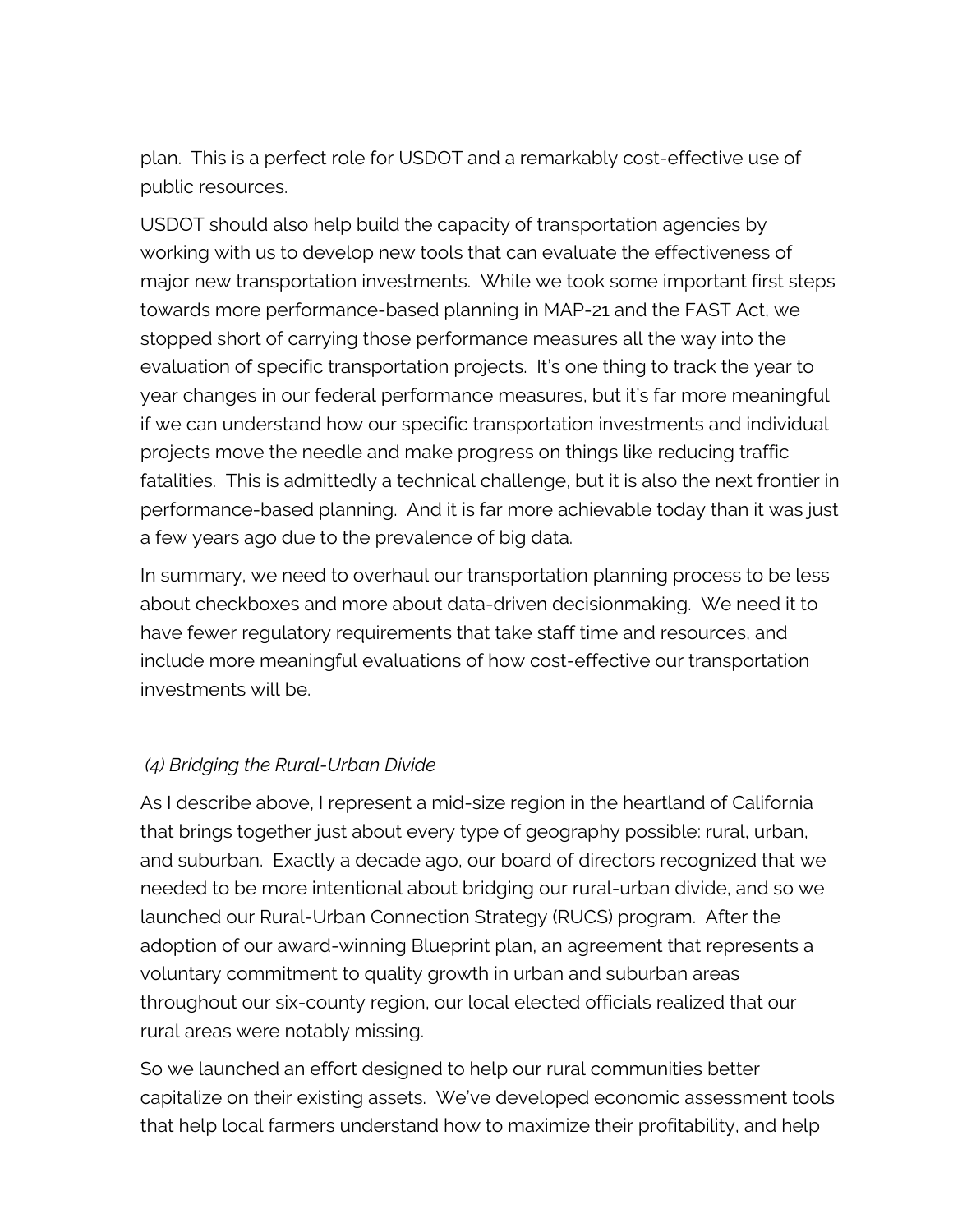our local governments understand how to maximize their local tax revenues from productive agricultural land over the long term. We've identified that, in some cases, we've taken too much of a short-term view on air pollution. This has led to the closure of some of our local agricultural processing plants, only to find that we have increased long-haul truck traffic that now has to haul many of our products hundreds of miles in order to get them processed. We've discovered that our urban areas are economically dependent on our rural agricultural lands and vice-versa. Indeed, for every job on a farm within our region, we have two jobs in urban areas that are dependent on that farm and its economic output. We've come to understand that we'd be better off with a broader and more flexible toolbox of infrastructure investments. For example, many of our rural communities see broadband and high-speed communications as a transportation investment, on par with roads, bridges and freight rail. We've learned that not every rural, two-lane road is a farm-to-market road. Indeed, some rural transportation investments have far more economic bang for the buck than others. We believe it's our job as a regional planning agency to understand these issues and be aware of those differences, particularly in a region where 85 percent of our land is rural.

We don't do ourselves any favors by segregating rural areas from urban ones. Yes, they have undeniably different issues they're grappling with. But they are almost always inextricably linked. A vast number of rural areas across the U.S. are usually part of a larger regional economy that typically contains one or more smaller cities at its core. And once again, it's typically regional planning agencies – sometimes designated as Rural Transportation Planning Agencies (RTPOs) – and councils of governments that unite these urban-rural regions.

MAP-21 and the FAST Act gave rural officials a stronger voice in the planning process. The next transportation authorization bill should do even more to invest in regional planning capacity at all levels. It should increase the authority and direct funding for smaller, non-metropolitan planning organizations and strongly encourage local urban-rural coordination initiatives.

Congress should also consider broadening the eligibility of certain federal transportation funding programs – such as the Surface Transportation Block Grant Program (STBGP) – in order to allow eligibility to fund broadband projects and high-speed communications networks in rural communities. Here's the